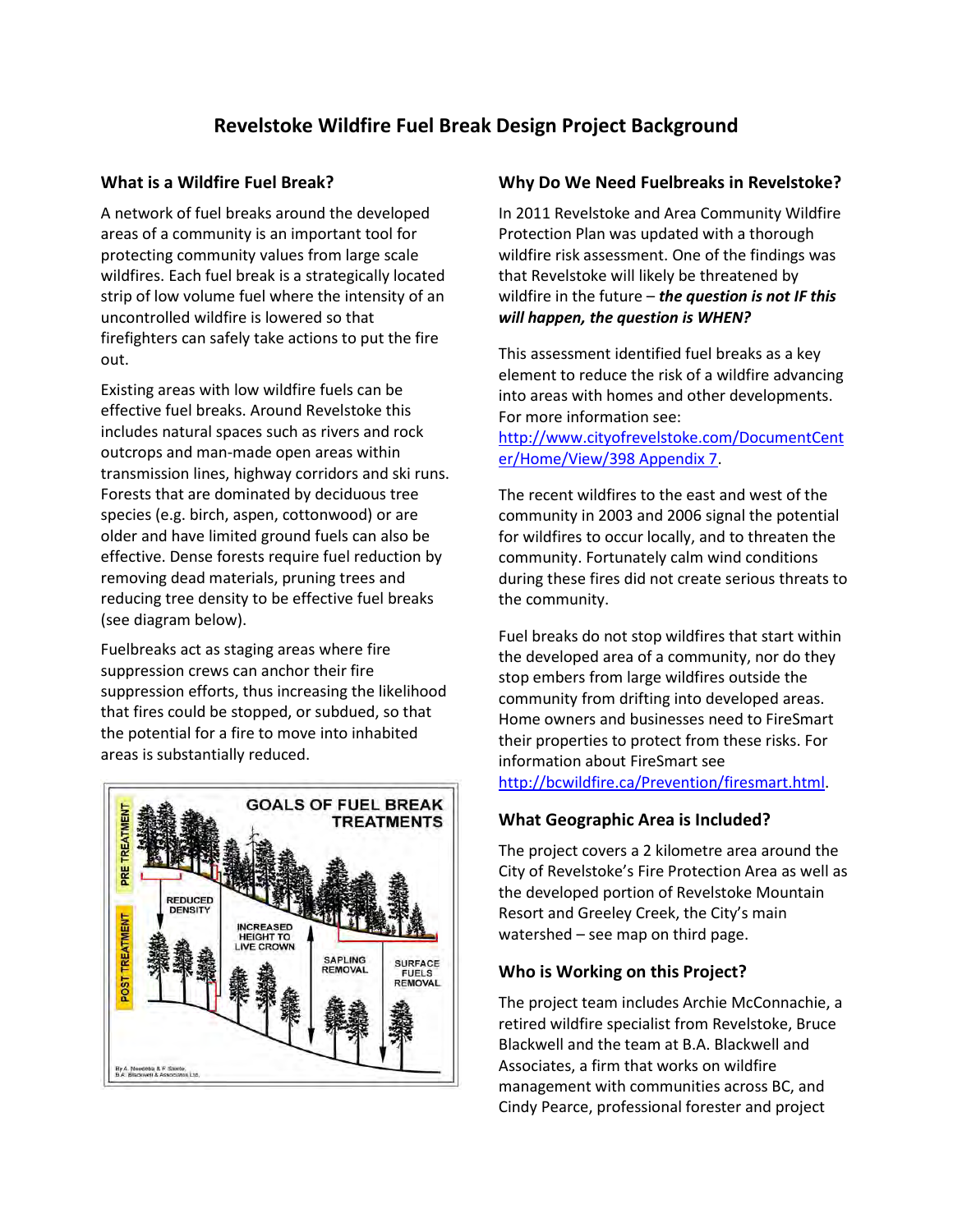manager from Revelstoke. This team has worked closely with local wildfire specialists from the Columbia Fire Base and Parks Canada, as well as provincial specialists and Revelstoke's Community Wildland Fire Protection Committee.

#### **How are Fuel Breaks Designed?**

Draft fuel breaks have been located to protect areas with the highest probability of a wildfire occurring and the greatest community values. The 2011 Wildfire Risk Management Assessment was expanded to provide this information for the entire project area. Effective fuel breaks must also have road access so that fire crews can take fire control actions along the break.

The project team and local wildfire experts first considered the location of historical wildfires, prevailing winds, existing forest conditions and fire suppression challenges to pinpoint likely wildfire start locations and direction of spread. In addition to historical winds from the south east, the team also considered potential impacts from winds coming from the north along the Columbia River since Lake Revelstoke was created in the 1970's.

Natural and man-made areas that might provide effective fuel breaks were identified using a combination of aerial photographs, resource inventories, topographic maps, and personal field experience. Each potential fuel break was reviewed on-site to confirm its effectiveness. The team also got input from the relevant land management agencies and any potentially impacted licensed users and property owners.

#### **Draft Fuel Break Recommendations**

The team found that Revelstoke and area is fortunate to be surrounded by many natural and man-made areas meet the criteria for fuel breaks, creating the foundation for an effective fuel break network. These include:

the main BC Hydro transmission line from Revelstoke dam, across Highway 1 and west of Begbie Bench and the line to the Downie substation where vegetation management is done regularly;

- the Highway 23S and transmission line corridor;
- old forests along Begbie Creek and Greeley Creek;
- cleared runs on Revelstoke Mountain Resort (RMR), especially the Devils' Club and North Bowl runs;
- recent wildfires in rocky, steep areas to the east and west of the community;
- deciduous forests to the west of the City and between Highway 1 and Mount Revelstoke National Park.

There are three gaps in this network:

- south of the developed area of RMR and east of Greeley Creek where property owners will need to be especially vigilant to FireSmart their properties, and
- Mount Revelstoke National Park As a member of the City's Community Wildland Fire Protection Committee Parks Canada recognizes this gap and has drafted a Fire Management Plan that includes an assessment of wildfire risks and options by 2016, with fuel treatment decisions to follow.

The map on the next page shows the location of these breaks.

The team recommends that these breaks be reviewed every 10 years to ensure they continue to be effective.

#### **Next Steps**

The community is invited to review and comment on the draft fuel breaks during May - see the back page for neighbourhood meeting dates. *The comment period ends on June 2.* The project team will revise the recommendations for review and approval by the City's Wildand Fire Protection Committee. City Council will decide whether to accept the final recommendations. The BC Wildfire Management Branch will use the fuel break network to refine its tactical fire suppression activities.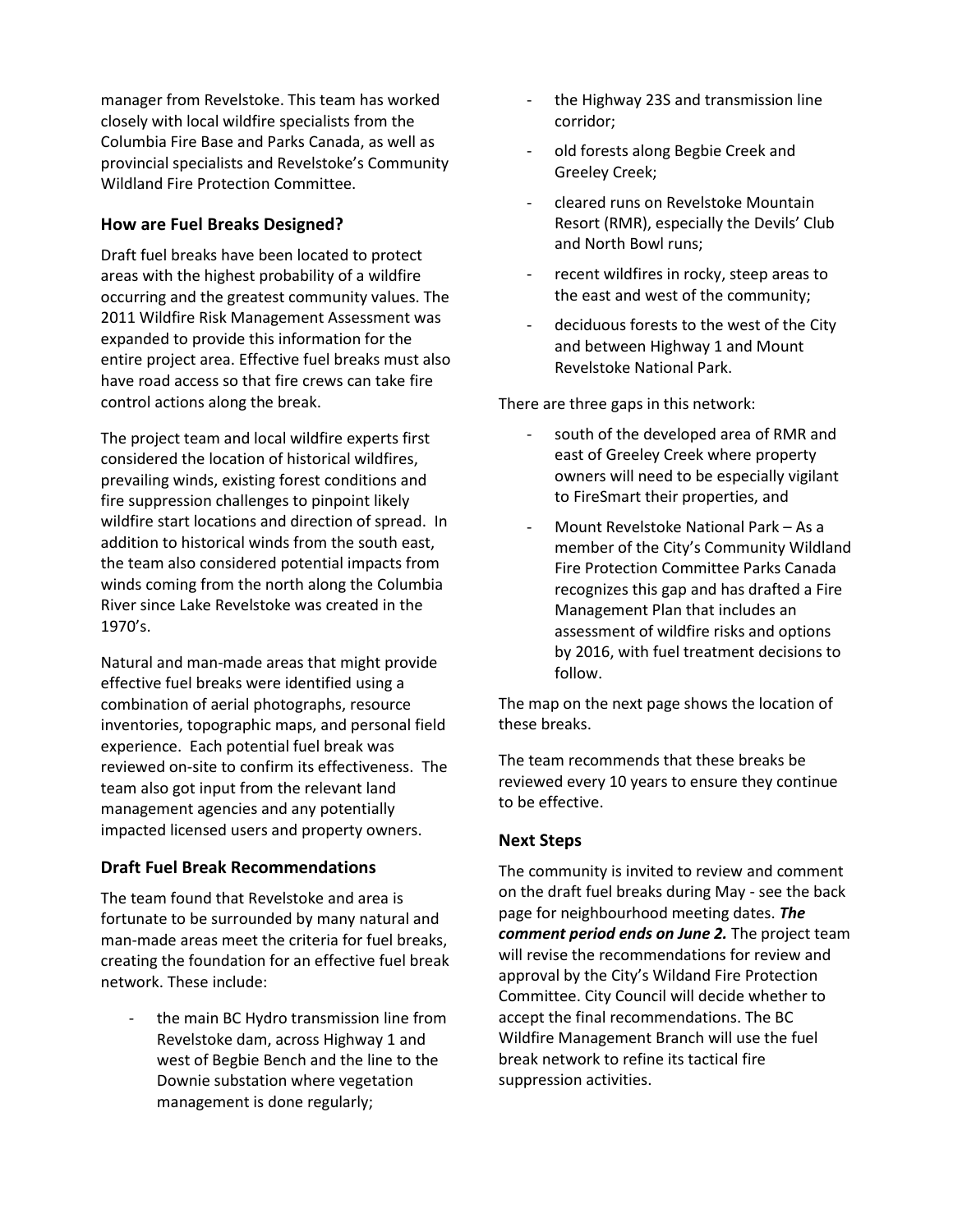

[cindypearce@telus.net](mailto:cindypearce@telus.net)